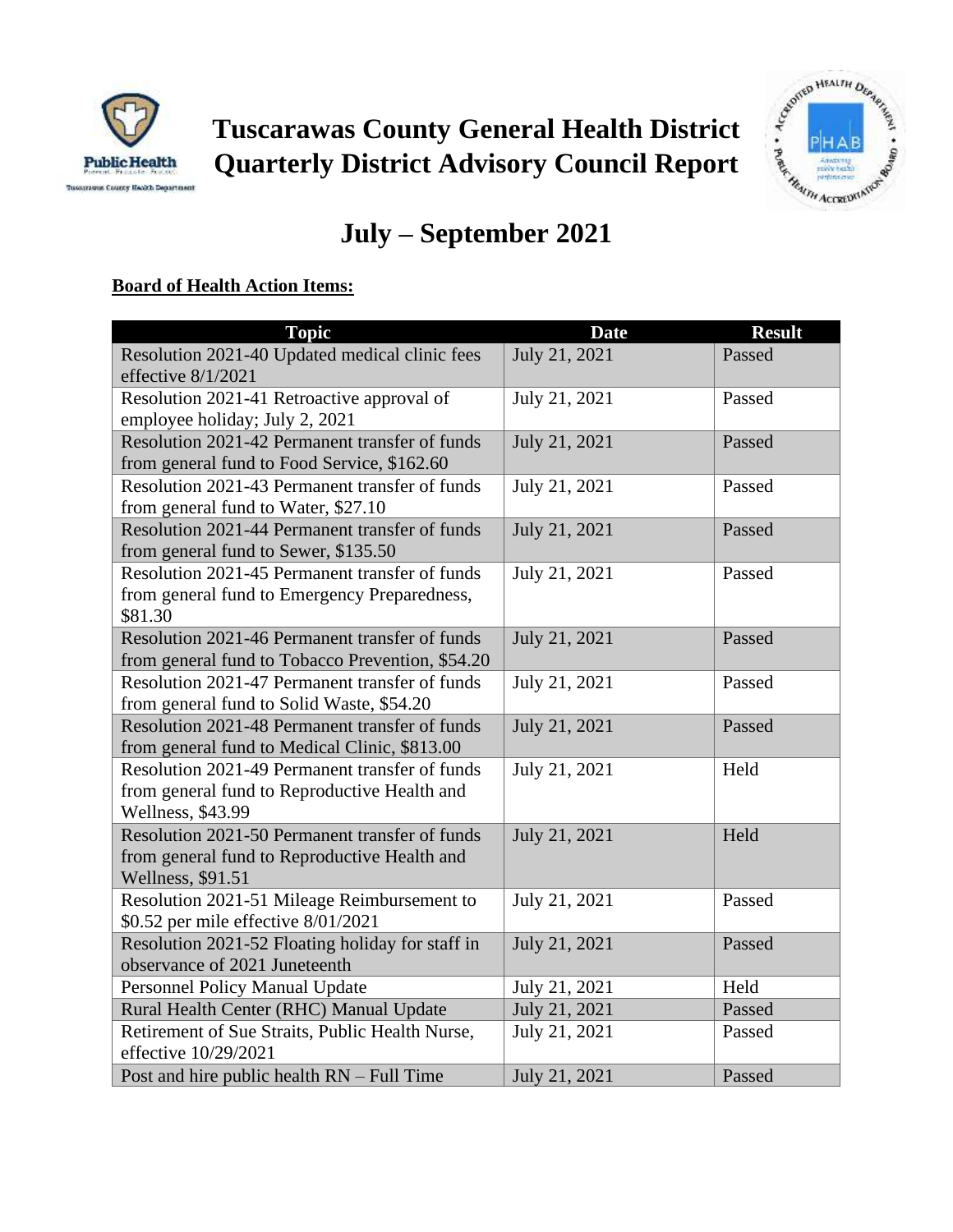| Variance application for 6676 SR 212 Mineral<br>City, Ohio                                                          | July 21, 2021      | Passed                                             |
|---------------------------------------------------------------------------------------------------------------------|--------------------|----------------------------------------------------|
| Resignation of Allison Doughty, WIC Clerical<br>Specialists                                                         | July 21, 2021      | Passed                                             |
| Post and hire WIC Clerical Specialist - Full Time                                                                   | July 21, 2021      | Passed                                             |
| Post and hire Sanitarian in Training or Registered<br>Sanitarian - Full Time                                        | July 21, 2021      | Passed                                             |
| Resolution 2021-49 Permanent transfer of funds<br>from general fund to Reproductive Health and<br>Wellness, \$43.99 | August 18, 2021    | Passed                                             |
| Resolution 2021-50 Permanent transfer of funds<br>from general fund to Reproductive Health and<br>Wellness, \$91.51 | August 18, 2021    | Passed                                             |
| Personnel Policy Manual Update                                                                                      | August 18, 2021    | Held                                               |
| Environmental Health variance application for<br>6249 Riggle Hill Rd Dover, Ohio                                    | August 18, 2021    | Motion did<br>not pass due<br>to lack of<br>quorum |
| Post and hire part time public health intern,<br>contingent upon receipt of grant funding                           | August 18, 2021    | Passed                                             |
| Post and hire full time public health RN,<br>contingent upon receipt of grant funding                               | August 18, 2021    | Passed                                             |
| Post and hire full time medical assistant,<br>contingent upon receipt of grant funding                              | August 18, 2021    | Passed                                             |
| Post and hire full time Spanish translator,<br>contingent upon receipt of grant funding                             | August 18, 2021    | Passed                                             |
| Independent Contract with Robin Brown for<br><b>Medical Clinic evaluation</b>                                       | August 18, 2021    | Passed                                             |
| Post and Hire Environmental Health Clerical<br>Specialist – Full Time                                               | August 18, 2021    | Passed                                             |
| Post and Hire Sanitarian in Training or Registered<br>Sanitarian - Full Time                                        | August 18, 2021    | Passed                                             |
| Environmental Health variance application for<br>6249 Riggle Hill Rd Dover, Ohio                                    | August 25, 2021    | Passed                                             |
| <b>Personnel Policy Manual Update</b>                                                                               | September 22, 2021 | Held                                               |
| Resignation of Krista McFeeders, WIC Clerical<br>Specialist                                                         | September 22, 2021 | Passed                                             |
| Post and Hire WIC Clerical Specialist - Full<br>Time                                                                | September 22, 2021 | Passed                                             |
| Kimble Landfill License                                                                                             | September 22, 2021 | Passed                                             |
| Resignation of Katelyn Christo, Seasonal<br>Mosquito Technician                                                     | September 22, 2021 | Passed                                             |
| Resignation of Joshua Sample, Seasonal<br><b>Mosquito Technician</b>                                                | September 22, 2021 | Passed                                             |
| Resolution 2021-54: COVID-19 Vaccine Staff<br>Policy                                                                | September 22, 2021 | Passed                                             |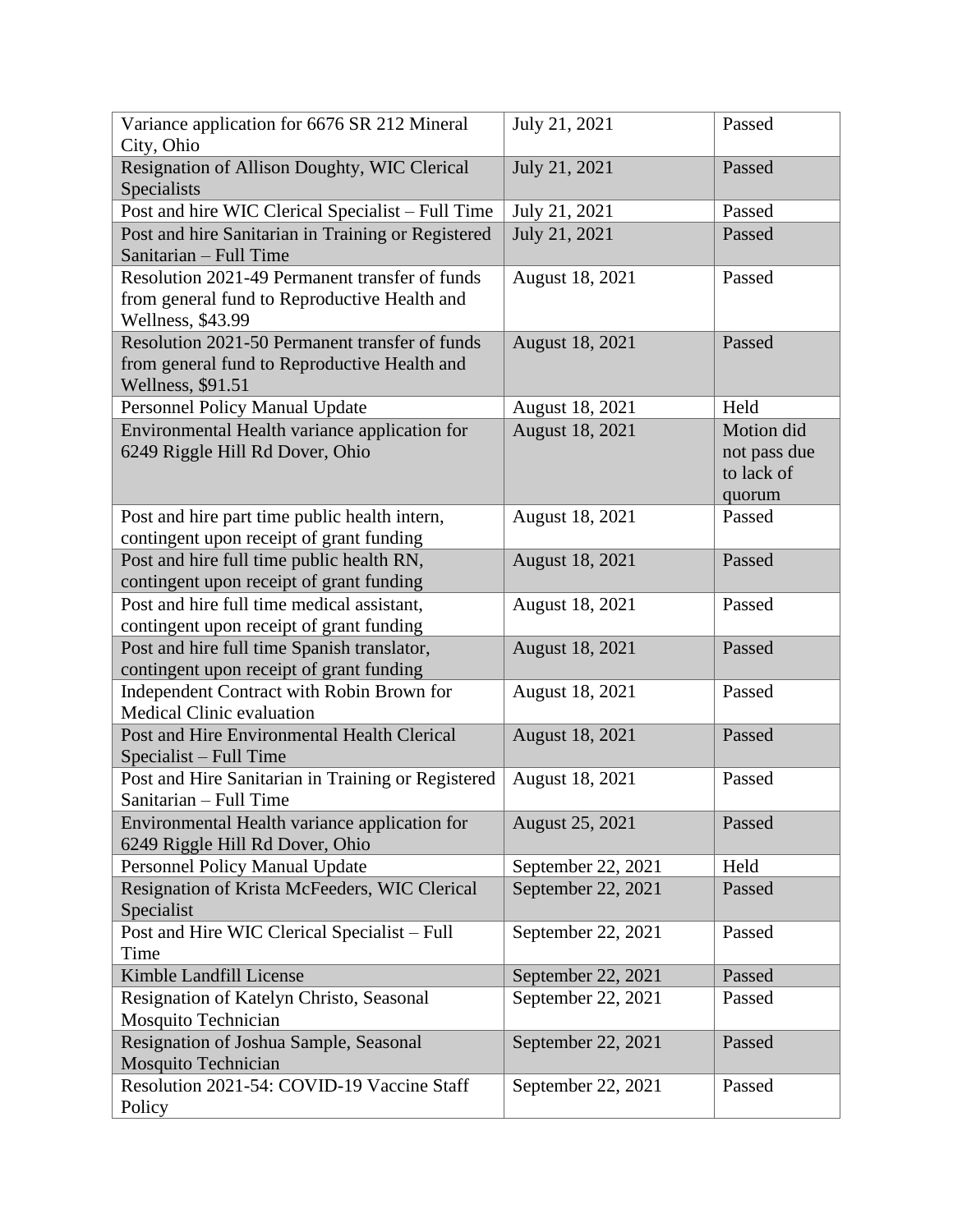| Resolution 2021-55 Cash Advance from General                           | September 22, $2021$ | Passed |
|------------------------------------------------------------------------|----------------------|--------|
| Fund to WIC; \$15,000.00                                               |                      |        |
| Post and Hire Medical Records Clerical Specialist   September 22, 2021 |                      | Passed |
| $-$ Full Time                                                          |                      |        |
| Independent Contract for HR Services K.                                | September 22, 2021   | Passed |
| Lowdermilk                                                             |                      |        |

#### **Department Highlights:**

### **July:**

- ➢ WIC Department initiated conversation with Twin City Medical Center to propose a future outreach clinic at the Twin City Pediatric office
- $\triangleright$  Lyme Disease is on the rise in Tuscarawas County with 11 reported cases in July and 30 pending labs
- $\geq$  31 Narcan kits were distributed
- $\geq 5,750$  mosquitoes have been submitted by the Environmental Health Department to the State of Ohio for testing in 2021
- ➢ Public information topics included: Booster vaccines, back to school requirements and recommendations forCOVID-19, Lyme Disease, Mosquito nuisance concerns
- $\triangleright$  COVID-19 vaccines administered December 2020-July 31, 2021, = 12,179

### **August:**

- ➢ WIC issued 105 sets of Farmers' Market Nutrition Program coupons to WIC participants in August. A total of 309 sets were issued this summer
- ➢ TCHD saw an increase of 500 positive COVID-19 cases from July to August. Total reported in August  $= 546$  positive COVID-19 cases
- $\triangleright$  Distributed 63 Narcan kits
- ➢ Environmental Health completed 55 food service inspections in August
- ➢ Trending public information topics: Delta variant, school quarantine procedures, mask recommendations, COVID-19 vaccine boosters
- $\triangleright$  Administered 341 COVID-19 PCR tests (+265); 112 positive results (+105) = 33%
- $\blacktriangleright$  positivity (+22%)

### **September:**

- $\triangleright$  USDA extended WIC waivers through 1/15/2022. This allows for the continuation of curbside WIC services.
- ➢ TCHD saw an increase of 546 positive COVID-19 cases from August to September. Total reported in September = 1,988 positive COVID-19 cases